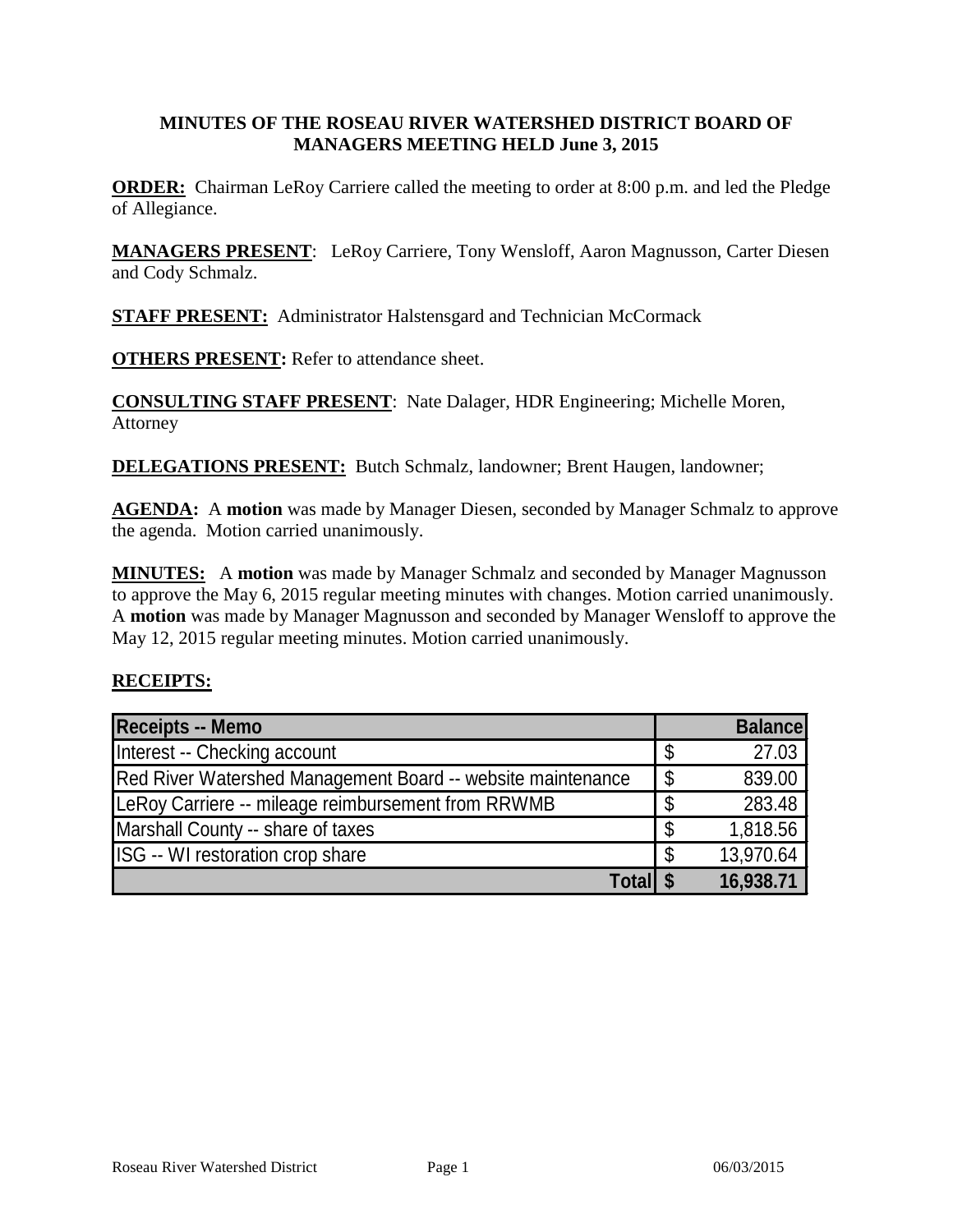| <b>Bills</b>                                                               | <b>Amount</b>                        |           |
|----------------------------------------------------------------------------|--------------------------------------|-----------|
| Tracy Halstensgard -- wages                                                | \$                                   | 4,012.22  |
| Torin McCormack -- wages                                                   | \$                                   | 4,080.22  |
| Tracy Halstensgard -- mileage and reimbursement                            | \$                                   | 562.85    |
| Torin McCormack -- mileage and reimbursement                               | \$                                   | 411.13    |
| LeRoy Carriere -- per diem & expenses                                      | $\overline{\$}$                      | 202.79    |
| Brady Castle -- wages & mileage                                            | $\overline{\$}$                      | 1,188.14  |
| Carter Diesen -- per diem & expenses                                       | $\overline{\$}$                      | 157.22    |
| Aaron Magnusson -- per diem & expenses                                     | $\overline{\$}$                      | 198.33    |
| Cody Schmalz -- per diem & expenses                                        | $\overline{\$}$                      | 197.75    |
| Tony Wensloff -- per diem & expenses                                       | $\overline{\$}$                      | 200.06    |
| PERA -- employer / employee contribution                                   | $\overline{\$}$                      | 1,371.48  |
| Internal Revenue Service -- withholding                                    | $\overline{\$}$                      | 3,335.90  |
| Sjobergs TV -- internet access, new modem                                  | $\overline{\$}$                      | 198.27    |
| Scott's True Value -- supplies                                             | $\overline{\boldsymbol{\mathsf{s}}}$ | 105.46    |
| Marco -- copier service                                                    | $\overline{\$}$                      | 33.75     |
| Minnesota Energy -- natural gas bill                                       | $\overline{\$}$                      | 75.23     |
| CenturyLink -- phone service                                               | $\overline{\$}$                      | 116.32    |
| City of Roseau -- utilities                                                | $\overline{\$}$                      | 217.47    |
| Roseau County Recorder -- recoding fee, Norland easement                   | $\overline{\mathbf{S}}$              | 46.00     |
| HDR engineering -- invoices                                                | $\overline{\$}$                      |           |
| RRWMA - \$3,670.82; Lake Bottom - \$9,325.20;                              | $\overline{\$}$                      | 12,996.02 |
| Patrick D Moren -- attorney fees 2-16 through 5-18                         | \$                                   | 2,400.00  |
| Auto-Owners Ins -- fire insurance                                          | $\overline{\$}$                      | 355.62    |
| SuperOne Foods -- food for meetings and supplies                           | $\overline{\$}$                      | 146.67    |
| Cardmember Service -- flash drives, trailer tire repair, out of town meals | $\overline{\$}$                      | 59.42     |
| R & Q Trucking -- culvert delivery                                         | $\overline{\$}$                      | 200.00    |
| City of Roseau -- computer disposal                                        | $\overline{\$}$                      | 10.00     |
| Roseau Ace Hardware -- mitigation supplies for Norland                     | $\overline{\$}$                      | 81.19     |
| Roso Cleaners & Laundromat - March & April rug rental                      | $\overline{\$}$                      | 37.62     |
| Roseau Times Region -- notice                                              | \$                                   | 11.30     |
| Total \$                                                                   |                                      | 33,008.43 |

**BILLS:** A motion was made by Manager Diesen to pay the normal monthly bills as discussed, seconded by Manager Schmalz. Motion carried unanimous.

#### **PERMITS:**

The Board discussed Permit #15-05 (Mike Jorgenson). Rick Solberg arrived at the meeting. The Board discussed the reason the landowner is requesting a smaller culvert than is currently in place. Mr. Solberg also stated that they were considering installing a trap on the culvert. That was not part of the permit application. Manager Schmalz made a **motion** to approve the permit, seconded by Manager Diesen. Motion carried unanimously.

The Board discussed Permit #15-06 (Kittson County Highway Dept). After Technician McCormack discussed the permit application, Manager Schmalz made a **motion** to approve the permit, seconded by Manager Diesen. Motion carried unanimously.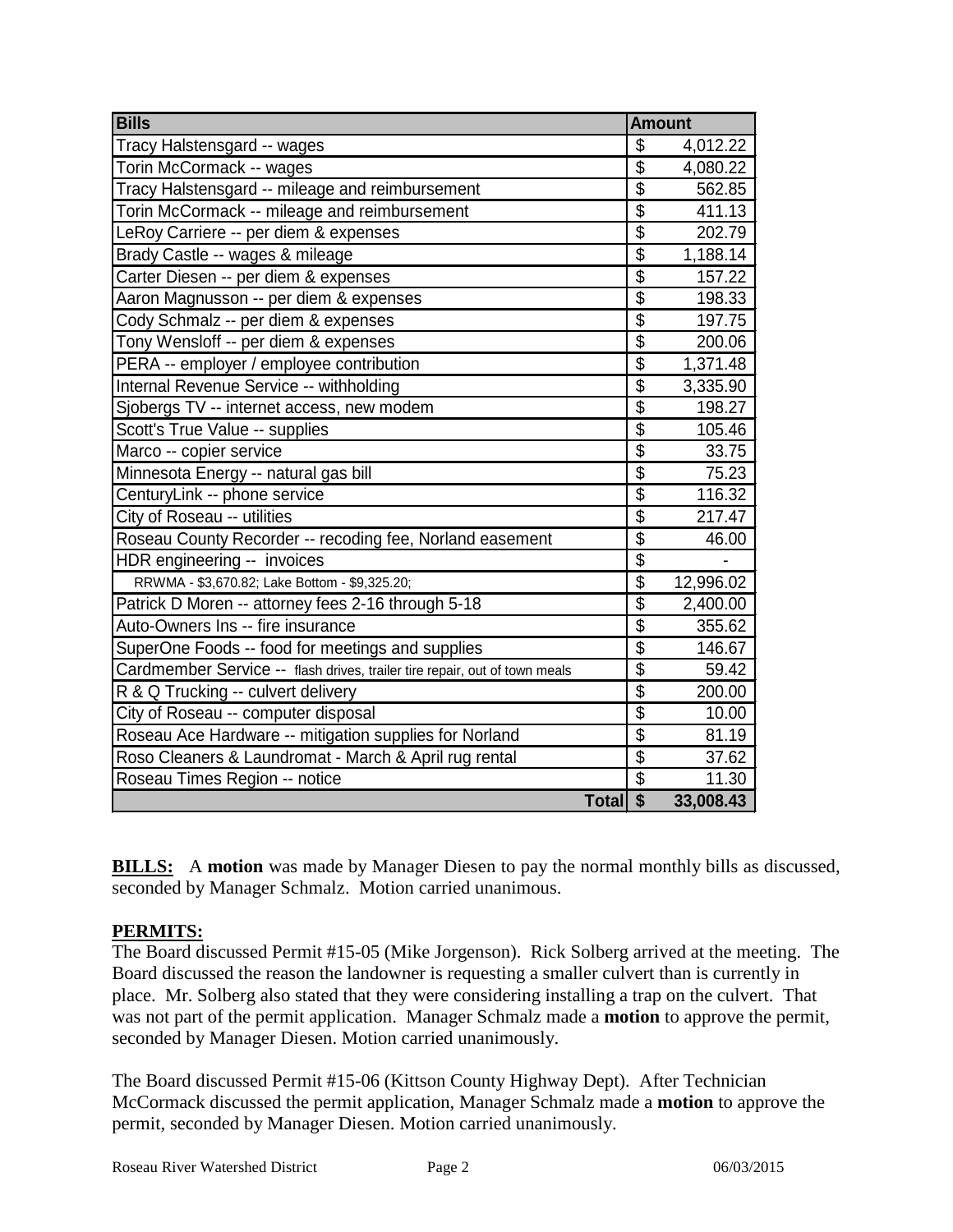The Board discussed Permit #15-07 (Brent Haugen). After Technician McCormack discussed the permit application, Manager Wensloff made a **motion** to approve the permit, seconded by Manager Schmalz. Motion carried with Manager Magnusson opposed.

The Board discussed Permit #15-08 (Jadis Township). Manager Magnusson excused himself from the board. After Technician McCormack discussed the permit application, Manager Diesen made a **motion** to approve the permit, seconded by Manager Wensloff. Motion carried with Manager Magnusson abstaining.

# **PROJECTS:**

Administrator Halstensgard stated that the landowner meeting was well attended and their concerns noted. The most recent copy of the Operations and Maintenance Plan was handed out to the Board. Chairman Carriere discussed the RRIW meeting and the conversation about doing debris removal in the Canadian portion of the Roseau River. Engineer Dalager discussed the permitting process. There was discussion on the State funding situation. No bonding bill was passed during the regular session. It may be passed during a special session.

Butch Schmalz discussed the operation of the project at the 2500 cfs stating that was too high. Mr. Schmalz feels that 2000 should be the maximum cfs. He also discussed gage locations for trigger stages. Engineer Dalager stated that for effective flood damage reduction, the project needs to operate at the 2500 cfs stage. There was discussion on the benefits of the project and concerns of the landowners, including the high water flows that cross over south into Two Rivers Watershed District.

- Lake Bottom: Engineer Dalager reviewed the alternatives being developed. After the presentation, a **motion** was made by Manager Wensloff, seconded by Manager Magnusson, to schedule a public hearing to utilize SD 51 funds for project. Motion carried unanimously.
- Ditch 8: Engineer Dalager gave a presentation on the outlet work to be completed. Engineer Dalager left the meeting.

After discussion on the on the federal funding through the Regional Conservation partnership Program (RCPP), Manager Wensloff made a **motion,** seconded by Manager Schmalz to adopt the resolution regarding Regional Conservation Partnership Program as it pertains to the Lake Bottom project. The motion carried unanimously.

Manager Magnusson made a **motion** to proceed with work on CD 8 as recommended by Engineer Dalager, seconded by Manager Diesen. Motion carried with Manager Wensloff abstaining.

Beltrami: Manager Wensloff made a **motion,** seconded by Manager Schmalz to adopt the resolution regarding Regional Conservation Partnership Program as it pertains to the Beltrami Island Area projects. The motion carried unanimously. Administrator Halstensgard updated the board on the status of CP1.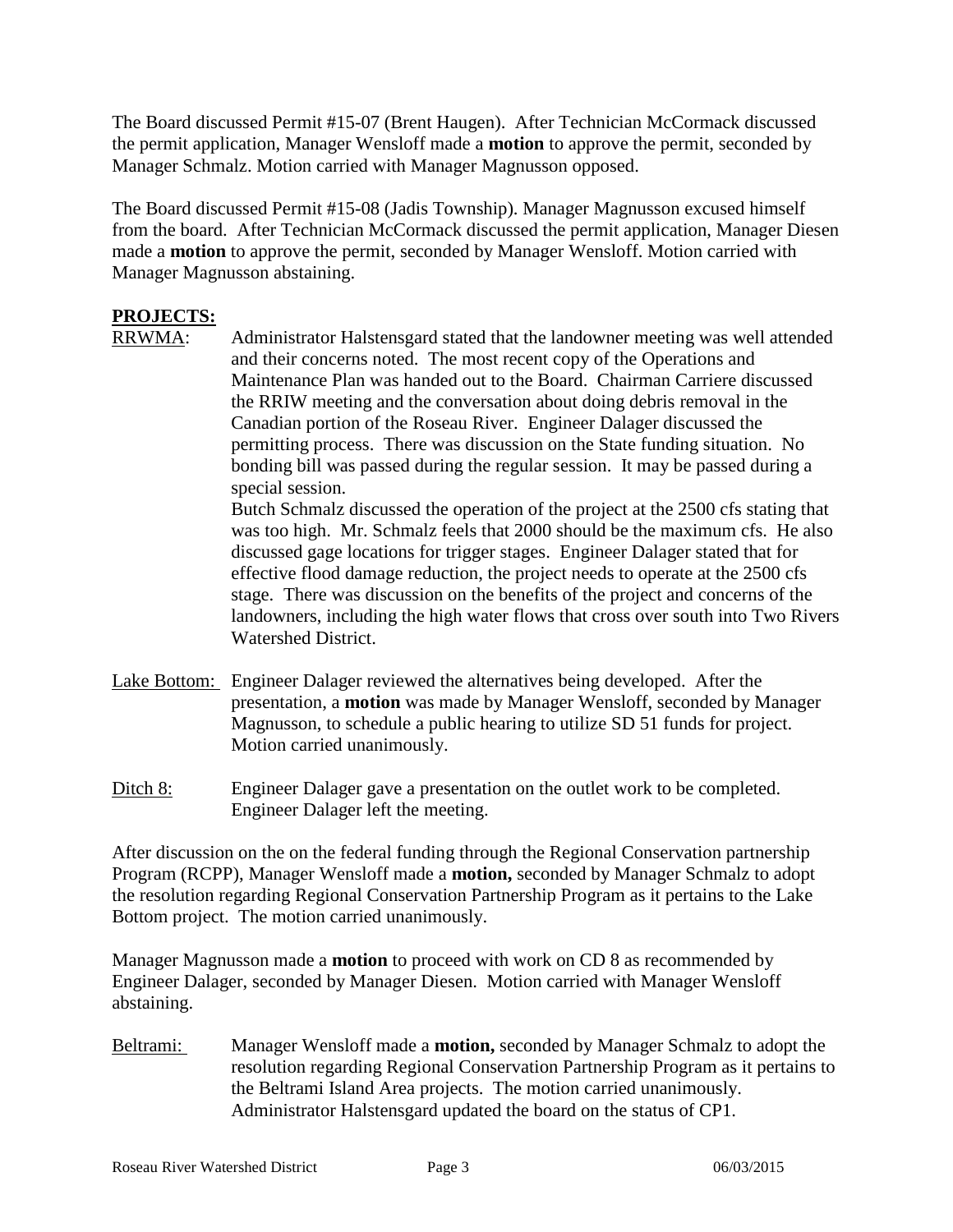#### **RRWMB:**

- Bonding funds
- Communication questionnaire -

## **ADMINISTRATIVE REPORT:**

- Agricultural Land Easement program
- A **motion** was made by Manager Magnusson, seconded by Manager Diesen in increase Intern Castles wage to \$15.00 per hour for this season. Motion carried unanimously.
- Hay Creek corridor haying Jeff Erickson will be haying/mowing the corridor and connection channel.
- Technology update schedule Administrator Halstensgard will get quotes from Prior Electric and Geroy's as well as the one from Frank's TV. The Board considered the purchase of tablet computers.
- Manager Wensloff made a **motion** to have Chairman Carrier and Manager Schmalz as the designated signatory on the SWIFT system, seconded by Manager Magnusson. Motion carried unanimously.

### **TECHNICAL REPORT:**

- Norland discharge and Hay Creek corridor update
- COE Duxby Levee report
- Spring operation of Palmville
- **Motion** was made by Manager Magnusson, seconded by Manager Diesen to approve an addendum to Erik Dunham's permit's 14-1 and 14-3. Motion carried unanimously.
- Ardmore Haugen complaint.
- CD 16 landowner concern
- Buffer legislation

**DELEGATES:** Brent Haugen asked about purchasing the trap that was originally installed on a culvert and removed by Moose Township. Attorney Moren stated that since this was a specific use item, there was no issue with selling the trap without advertising it as for sale. A **motion** was made by Manager Wensloff, seconded by Manager Diesen to sell the trap to Mr. Haugen for the cost of purchase. Motion carried unanimously. Mr. Haugen also spoke about the ag dike that was ordered to be breached several years ago. Torin McCormack gave a history of the site located on the east side of Section 22 of Moose Township. Mr. Haugen is hoping to reconstruct the dike in some fashion. Administrator Halstensgard recommended Mr. Haugen submitting a permit application. Technician McCormack will work with Mr. Haugen to determine some design/elevation criteria. A **motion** was made by Manager Schmalz, seconded by Manager Wensloff to authorize provisional permit work contingent upon inspection and approval by Technician McCormack. The written permit application will be brought before the board at the July meeting. Motion carried unanimously.

**OLD BUSINESS:** There was no old business for this meeting.

**NEW BUSINESS:** Attorney Moren updated the Board on the status of the Knutson/Solberg issue stating that a public information request was submitted by an attorney. After that information was submitted, no further communication has been received by either Attorney Moren's office or the District. Mr. Solberg stated that he still has some work to be completed